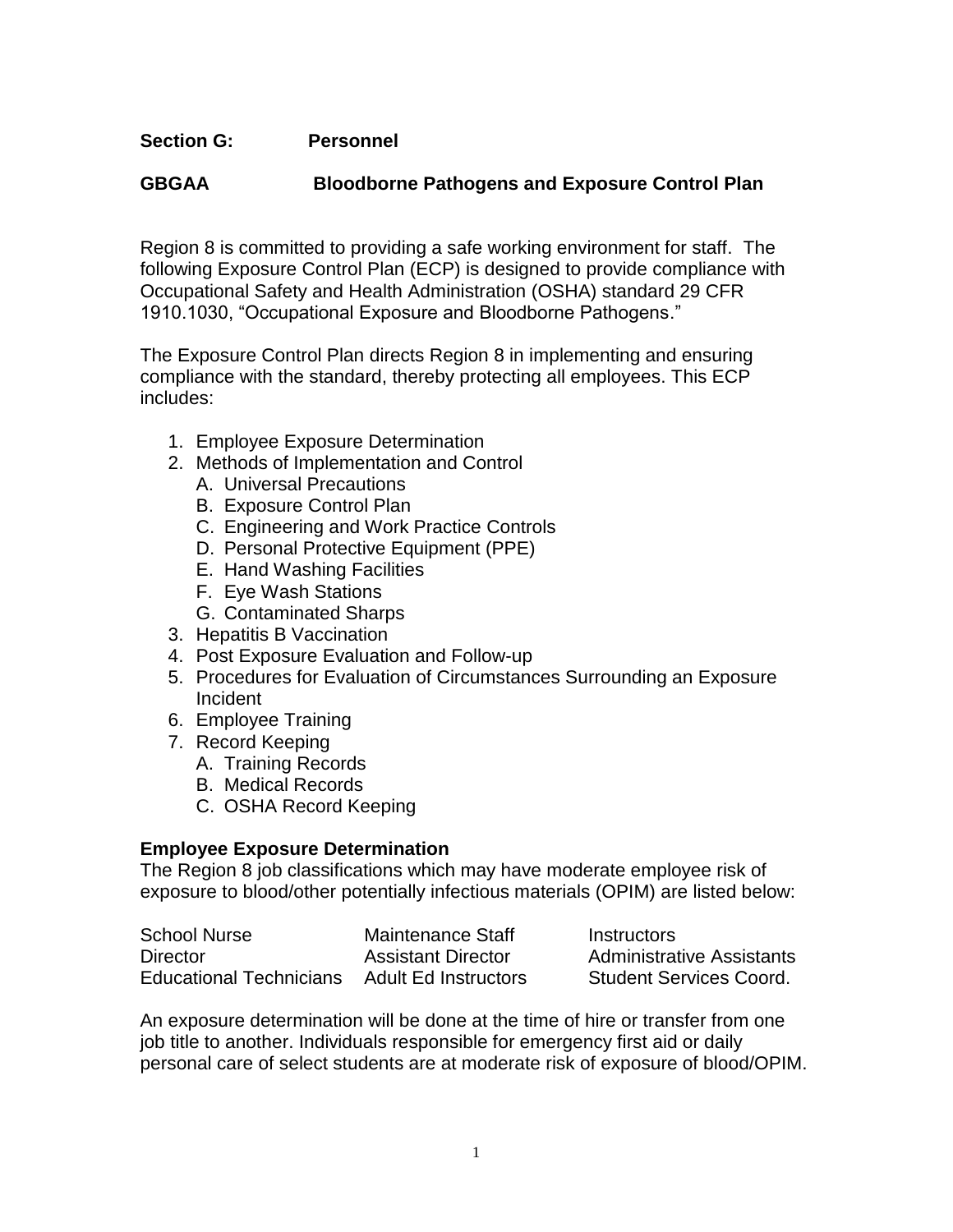# **Methods of Implementation and Control**

Universal Precautions – All employees will utilize universal precautions to prevent contact with blood or other potentially infectious materials. All blood or OPIM will be considered infectious regardless of the perceived status of the source individual.

Exposure Control Plan – All employees will receive a copy of the ECP during their initial hire and training. The school nurse and Director will be responsible for annually reviewing and updating the ECP to reflect new or modified tasks and procedures which affect occupational exposure. They will provide all affected personnel regarding such changes and include new or revised employee position staff with potential occupational exposure.

Engineering and Work Practices Controls – Engineering and work practice controls will be used to prevent or minimize exposure to bloodborne pathogens. Those controls shall include but not be limited to:

- A lined hazardous waste container in each first aid station/area and emptied by custodians daily.
- Sharps containers will be inspected, maintained and replaced by the Maintenance Director. They will be disposed of in a medically appropriate manner. Sharps containers are puncture resistant, leak proof, labeled with a biohazard label, and kept out of reach of students. They will be disposed of as needed and checked monthly.
- Building areas exposed to blood or OPIM will be cleaned and decontaminated immediately. SDS sheets and cleaning schedules will be kept by the Maintenance Director and will be available to all staff.
- Contaminated work surfaces will be decontaminated immediately after completion of procedures and after exposure to blood or OPIM. First Aid Stations will routinely be decontaminated at the end of the work shift by a custodian.
- Broken glass will be swept into a dustpan and disposed of in a nonpenetrable waste container. Dust pans will be cleaned immediately.

### Personal Protective Equipment (PPE)

All PPE is provided, at no cost, to all staff. Training in the use of the appropriate PPE for the tasks or procedures the employee will perform is provided by the school nurse or Maintenance Director. Types of PPE available to employees include:

- Disposable CPR masks will be available in each First Aid Station
- Non-latex gloves
- Utility gloves
- Eye protection

Appropriate PPE will be available in each First Aid/health area, main office, and classrooms. First Aid kits will be available at each First Aid Station. Gloves may be obtained from maintenance staff or the school nurse.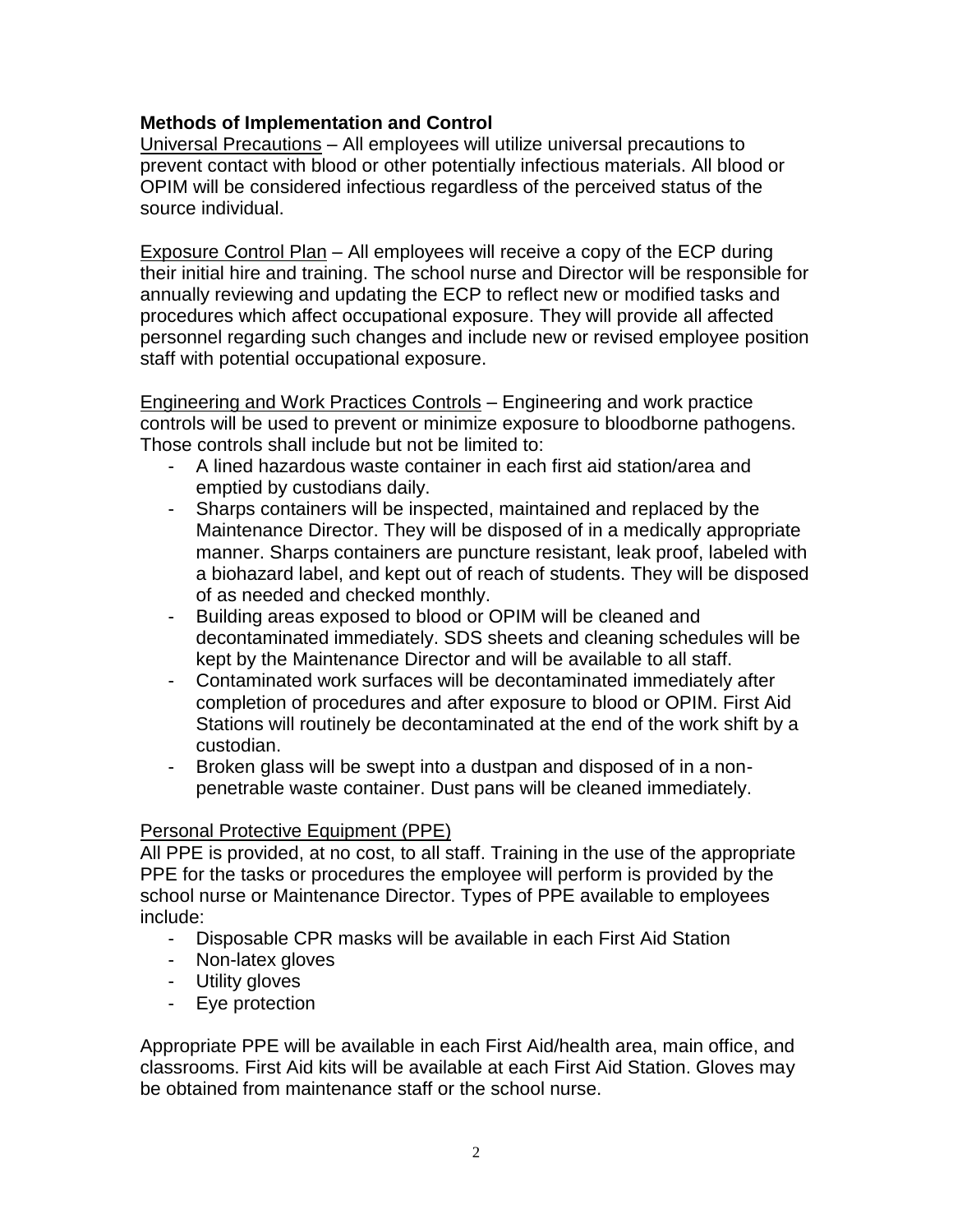All employees using Personal Protective Equipment must observe the following precautions:

- Wear appropriate gloves when it can be reasonably anticipated that there may be hand contact with blood or OPIM and when in contact with contaminated items or surfaces. Replace gloves if torn, punctured, contaminated, or it their ability to function as a barrier is compromised. Gloves will be used when performing any first aid measures, and when cleaning bathrooms or any other surfaces which may contain bodily fluids.
- Remove PPE after it becomes contaminated and before leaving the work area.
- Disposable gloves will be removed by grasping the cuffs and turning them inside out. Never wash or try to decontaminate gloves for reuse.
- Utility gloves may be decontaminated for reuse if their integrity is not compromised. Discard utility gloves if they show signs of cracking, peeling, tearing, puncturing or deterioration.
- Wear appropriate face and eye protection when splashes, sprays, spatters or droplets of blood or OPIM may potentially contact the eye, nose or mouth.
- Remove immediately, or as soon as feasible, any garment contaminated by blood or OPIM. Remove the garment in such a way as to avoid contamination of self or any surface.
- Used PPE may be disposed of in designated lined waste containers in nurse or custodial closets.

### Hand Washing

Immediately after removal of gloves and other personal protective equipment, employees shall wash hands and other potentially contaminated skin area with soap and water.

Hand washing facilities are available to all employees who incur exposure to blood or OPIM and are located in:

Bathrooms CNA classroom

If employees incur exposure to their skin or mucous membranes, those areas shall be immediately washed or flushed with water as soon as feasible.

### Eye Wash Stations

Eye wash stations will be available in designated areas. Maintenance of stations is responsibility of building custodians. In the event blood is splashed or sprayed into an employee's eye, immediately flush the affected eye for approximately ten minutes.

# Contaminated Sharps

Contaminated needles and other contaminated sharps shall be discarded in sharps containers in the school nurses' office immediately or as soon as possible. Sharps will not be bent, recapped, removed, sheared or purposely broken.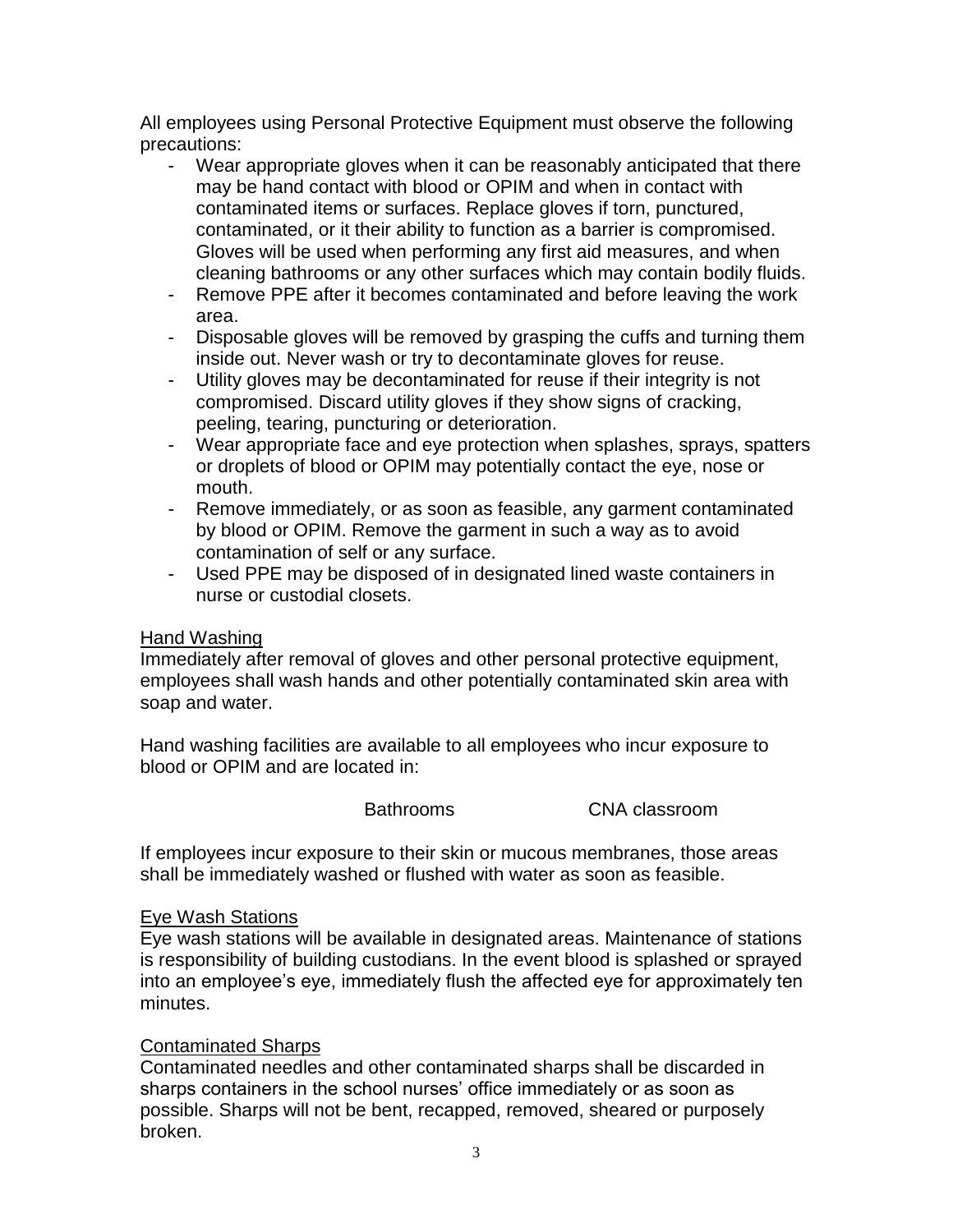# **Hepatitis B Vaccine**

All employees who have been identified as having moderate risk of exposure to blood or OPIM (see employee exposure determination list) will be offered the Hepatitis B vaccination series at no cost to the employee. The vaccine will be offered within ten working days of their initial assignments unless:

- 1. Documentation exists that the employee has previously received the series;
- 2. Antibody testing reveals that the employee is immune; or
- 3. Medical evaluation shows that vaccination is contraindicated.

Arrangements for vaccination will be made through the Business Manager.

Documentation of administered vaccine doses will be kept in the employee's medical file. Employees who decline the Hepatitis B vaccine will sign a declination form. Those employees may request and obtain the vaccination at a later date at no cost. Documentation of refusal of the vaccination will be kept in the Business Office.

### **Post Exposure Evaluation and Follow-Up**

Accidental exposure to blood or OPIM, as from puncture by contaminated sharps, or by mucosal or non-intact skin exposure, places the exposed school employee at risk of contracting an infectious disease. In the event of an accidental exposure, the procedure is as follows:

- 1. Immediate first aid: employee will wash the exposure site thoroughly with soap or disinfectant and water. Flush eyes and/or mucous membranes with water immediately. Bus drivers will use an antiseptic wipe on the affected areas and immediately wash thoroughly when soap and water is available.
- 2. Employee will immediately report the injury to the Director, Assistant Director or Business Manager. If none of the preceding staff are available, the employee will report the incident to any available administrator.
- 3. A post-exposure evaluation and follow-up will be arranged for the employee at Health Connections, Pen Bay Medical Center Emergency Room or other designated facility by the Director or designee.
- 4. The employee will complete an Employee Incident Report form which will include the circumstances under which the incident occurred and documentation of the route of exposure (skin, mucous membrane, etc.) This will be submitted within 24 hours.
- 5. Flow of completed forms:
- Original copies to Director's Office
- Copy of each form retained for employee's medical file

### **Procedures for Evaluating Circumstances Surrounding an Exposure Incident**

The Director will review the circumstances of all exposure incidents to determine:

- 1. Engineering controls in use at the time
- 2. Work practices followed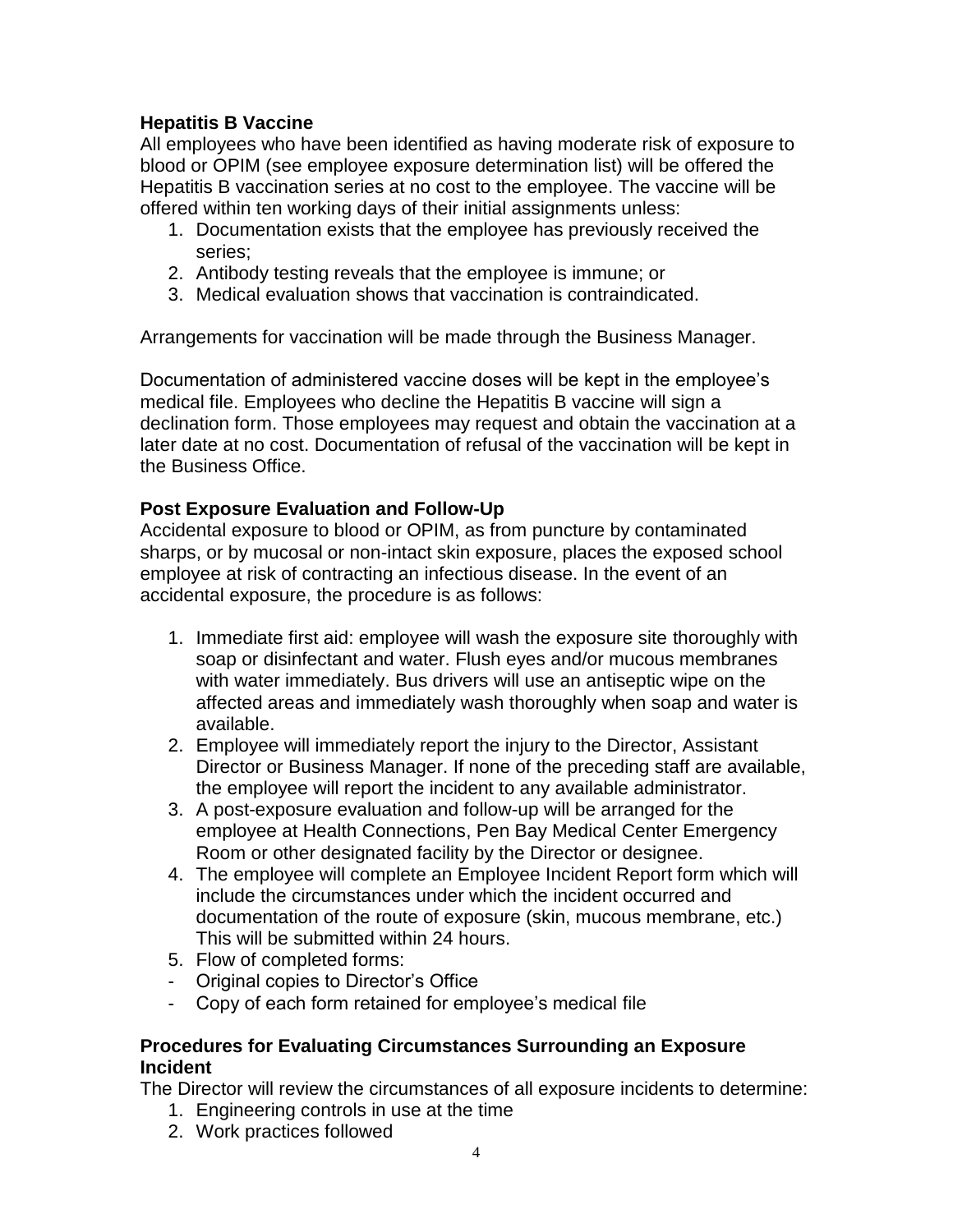- 3. A description of any device being used at the time of exposure
- 4. Protective equipment or clothing that was used at the time of the exposure (gloves, eye shields, etc.)
- 5. Location and time of the incident
- 6. Procedure being performed when the incident occurred
- 7. Employee's training

If it is determined that the ECP needs revision, the Director will ensure that appropriate changes are made to the ECP.

# **Employee Training**

Training will be conducted yearly and will include an explanation of:

- The OSHA standard for bloodborne pathogens
- Modes of transmission of bloodborne pathogens
- An explanation of this ECP, points of the plan, and how the plan will be implemented
- Tasks and other activities that may involve exposure to blood and OPIM, including what constitutes an exposure incident
- Use and limitations of engineering controls, work practices and PPE
- Types, uses, location, removal, handling, decontamination and disposal of PPE
- Appropriate actions to take and persons to contact in an emergency involving blood or OPIM
- Procedure to follow if an exposure incident occurs, including the method of reporting the incident and the medial follow-up that will be made available
- Post exposure evaluation and follow-up
- Hepatitis B vaccine program provided to employees

# **New Employee Training**

Upon hire, new employees will receive information materials pertaining to bloodborne pathogens from the Business Office. This training will consist of the Region 8 Exposure Control Plan, an instructional booklet that will be reviewed with the School Nurse/designee, the opportunity to access the Hepatitis B vaccine, if applicable, and instructions on the locations of PPE. New employees will also be expected to attend the annual bloodborne pathogens training.

# **Record Keeping**

- 1. Training records Training records will be completed at each training. These documents will be kept in Region 8 Business Office. The records will include:
- Date of the training session
- The contents or summary of the training session
- The names and qualifications of persons conducting the training
- The names and job titles of all persons attending the training session
- 2. Medical records Medical records are maintained for each employee with occupational exposure in accordance with 29 CFR 1910.20 "Access to Employee Exposure and Medical Records."